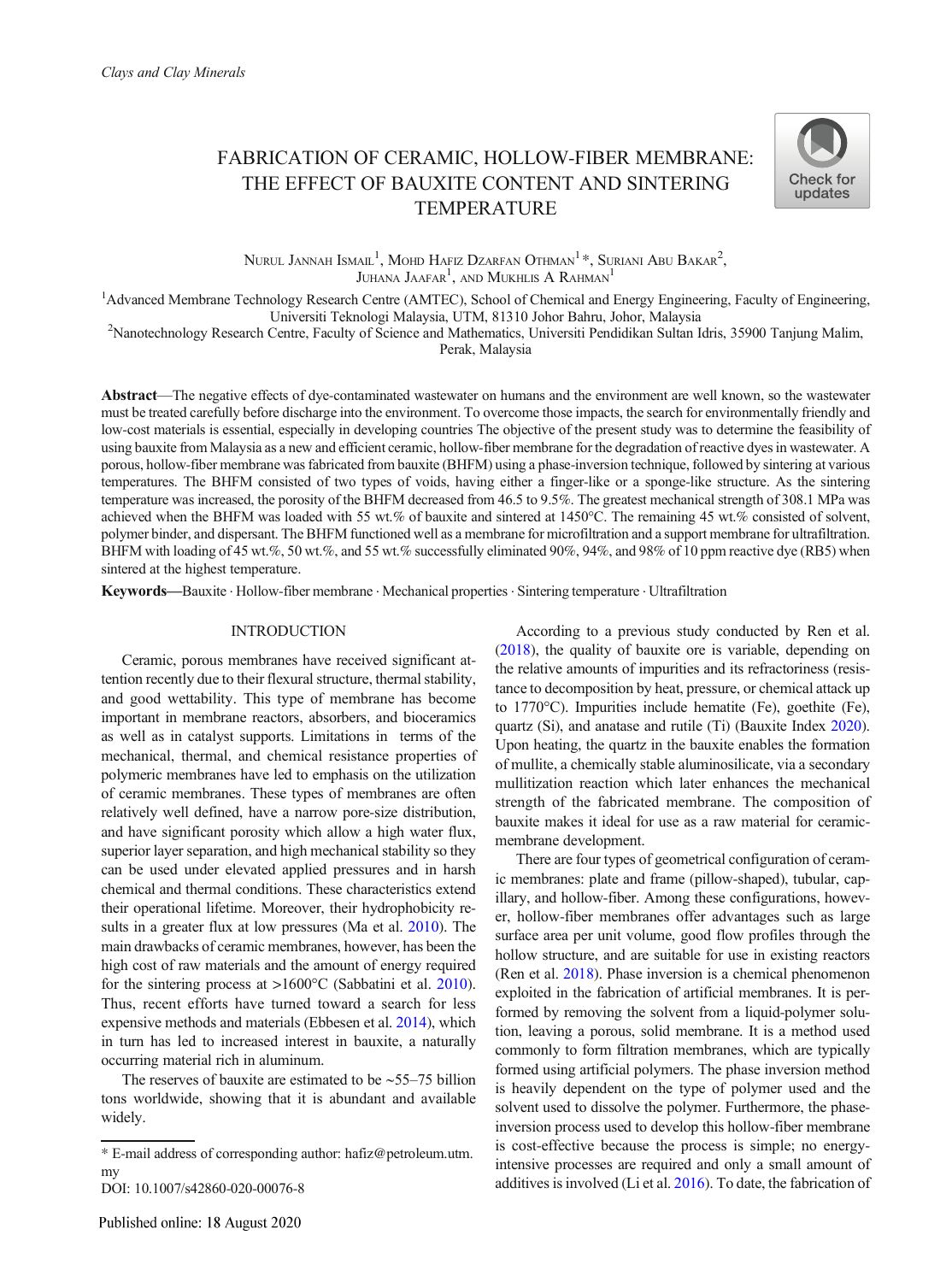| Material       | Molecular formula                                             |                                          |                   | Bauxite loading $(\% )$ |          |  |
|----------------|---------------------------------------------------------------|------------------------------------------|-------------------|-------------------------|----------|--|
|                |                                                               |                                          | 45                | 50                      | 55       |  |
| Bauxite powder | Raw bauxite                                                   | Al(OH)                                   | 45.00 g           | 50.00 g                 | 55.00 g  |  |
| Polymer binder | Polyethersulfone (PES)                                        | $C_1$ <sub>2</sub> $H_8$ SO <sub>3</sub> | $5.63$ g          | $6.25$ g                | $6.88$ g |  |
| Dispersant     | Polyethyleneglycol 30-dipolyhydroxystearate<br>(Arlacel P135) | PHS-PEO-PHS block copolymer              | 1.00 g            | $1.00 \text{ g}$        | 1.00 g   |  |
| Solvent        | N-methyl-2-pyrrolidone (NMP)                                  | $C_5H_9NO$                               | $48.38 \text{ g}$ | 42.75 g                 | 37.12 g  |  |

Table 1. Composition for dope suspension

hollow-fiber membranes utilizing cheap and abundant bauxite as the only material involved in phase inversion has rarely been reported (Meng et al. [2014\)](#page-9-0).

A hollow-fiber structure has been selected as the configuration to be used in the present study because of its advantages for wastewater treatment, Thus, due to the aforementioned advantages of bauxite as a material for hollow-fiber membrane production, the objective of the present study was to develop asymmetrical, hydrophilic, hollow-fiber membranes, using raw bauxite as the starting material, and to discover the best combination of bauxite loading and sintering temperature for ultrafiltration applications.

## EXPERIMENTAL PROCEDURE

#### **Materials**

Bauxite was obtained as a raw ore from Kuantan, Pahang, Malaysia (Aras Kuasa Sdn Bhd, Pahang, Malaysia). It was ground and sieved to obtain a particle size of  $\lt 36 \mu m$ , which became the starting material for membrane fabrication. Reagentgrade chemicals N-methyl-2-pyrrolidone (NMP,  $QReC^{TM}$ Kuala Lumpur, Malaysia), polyethersulfone (PESf, Radel A-300, Ameco Performance, Houston, Texas, USA), and Arlacel P135 (polyethyleneglycol 30-dipolyhydroxystearate, CRODA, Snaith, Yorkshire, UK), and tap water were used.

# Fabrication of Bauxite-based Hollow-Fiber Membrane (BHFM)

Prior to fabricating the bauxite-based, hollow-fiber membrane (BHFM), ceramic suspensions containing various amounts of bauxite, ranging from 45 to 55 wt.% were prepared by varying the weight of bauxite added to the ceramic suspension.

Bauxite was used as ceramic powder, PES as a polymer binder, and Arlacel P135 as a solvent melted in the oven at 60°C overnight to remove any moisture content in the materials. The suspension solution then was prepared by dissolving Arlacel P135 in NMP. Bauxite was then added to the solution. Dispersion of bauxite in the mixture of Arlacel P135 and NMP was achieved by milling with 10 mm and 20 mm agate mill balls in a planetary ball mill (Model: NQM-2, Magna) at a constant rate of 182 rpm for 48 h to ensure that all elements were well mixed before the polymer binder was added. The milling process was continued for a further 48 h immediately after the addition of PES to allow the polymer binder to

dissolve completely in the solution. The formulation of each suspension is tabulated in Table 1.

Upon spinning of the bauxite-based, hollow-fiber (BHFM), the bauxite suspension solution was degassed under vacuum using a magnetic stirrer at the lowest rpm for  $\sim$ 1 h or until no air bubbles were seen on the surface of the suspension. The purpose of this step is to remove completely any air bubbles trapped in the suspension in order to produce well structured hollow fibers. The viscosity of every dope solution was measured using a Brookfield viscometer (Middleboro, Massachusetts, USA). This analysis was required in order to decide whether the prepared suspensions were able to produce the membrane or not because a viscosity which is too low or too high may affect the producibility of the membrane. Prepared bauxite suspensions were then extruded while being spun as stated in Table 2 and the set-up was prepared as illustrated in Fig. [1](#page-2-0). The hollow-fiber membranes thus yielded (referred to as precursors) were immersed in the external coagulation bath for  $\sim$ 24 h upon completion of the phaseinversion process.

The precursors were dried at room temperature and then sintered at five different sintering temperatures ranging from 1250 to 1450°C in a tubular furnace (model: XL-1700, Magma, MagmaTherm, Istanbul, Turkey). The sintering process was carried out by increasing the temperature from 50 to 600°C at the rate 2°C/min and held for 2 h, followed by increasing the temperature from 600°C to the target temperature at the rate of 5°C/min and then held for 3 h. The temperature was then reduced from the target temperature to 50°C at the rate of 5°C/min. Upon completing the sintering procedure using the profile as shown in Fig. [2](#page-2-0), fabricated BHFM was ready for further analysis.

Table 2. Spinning conditions for the phase-inversion method used to fabricate the bauxite-based, hollow-fiber membranes (BHFM)

| Parameter                               |                             |
|-----------------------------------------|-----------------------------|
| Air gap (cm)                            | 5                           |
| Extrusion rate (mL/min)                 | 10                          |
| Bore fluid rate (mL/min)                | 9                           |
| Internal and external coagulant         | Tap water                   |
| Tube-in orifice spinneret diameter (mm) | Inner: 1.2<br>Outer : $2.8$ |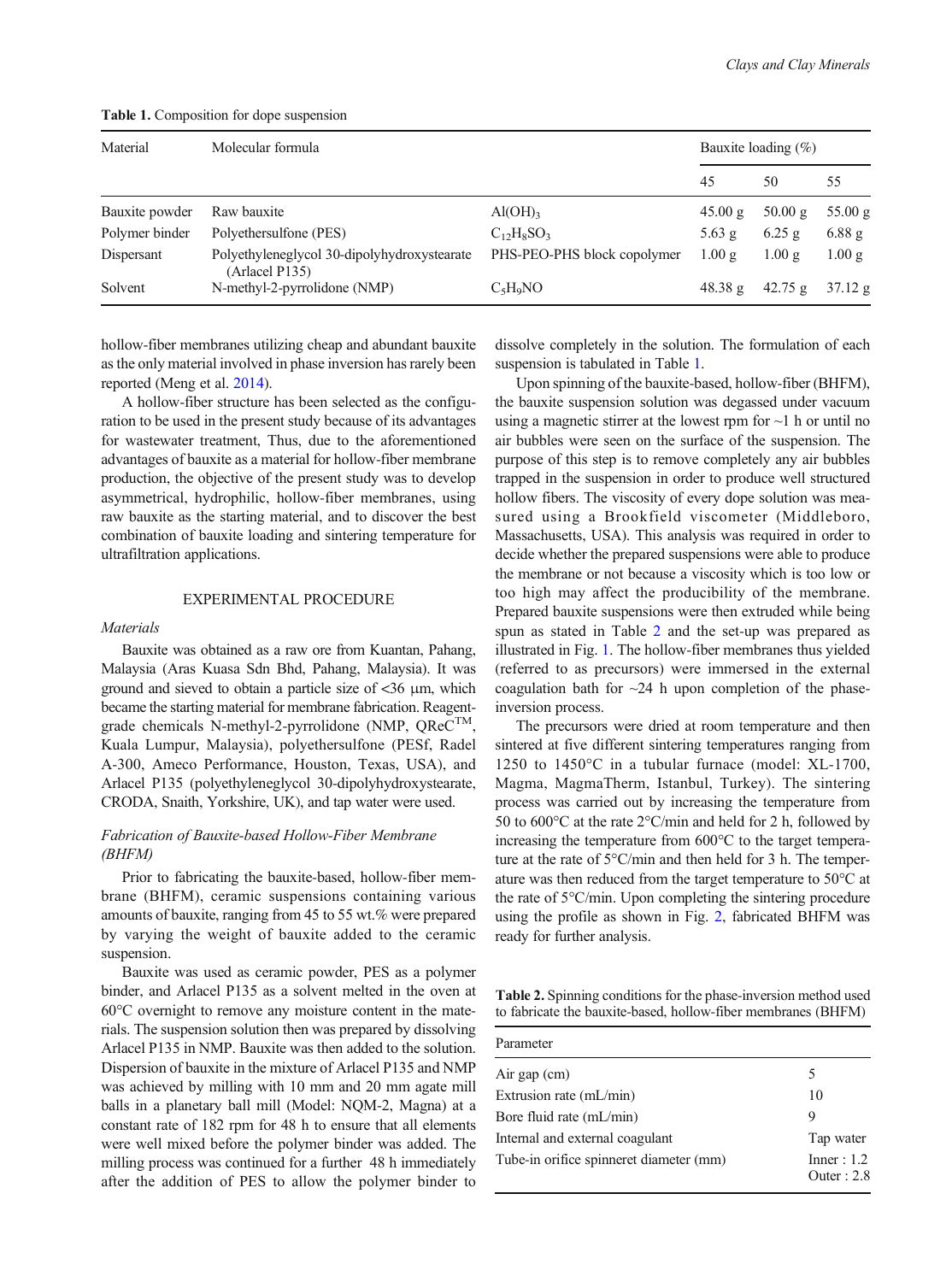<span id="page-2-0"></span>

Fig. 1. Schematic diagram of BHFM spinning system (Mohtor 2016)

#### Rheological Measurement of the Bauxite Suspension

Viscosity analysis is beneficial in finding out the rheological behavior of the mineral suspension before the spinning process and was conducted using a Brookfield AMETEK viscometer (Middleboro, Massachusetts, USA). Shear rates between 1 and 100 s<sup> $^{-1}$ </sup> were calculated using Eq. 1:

$$
\gamma = \left(\frac{2R_c^2}{R_c^2 - R_b^2}\right) \times \omega \tag{1}
$$

where  $\gamma$  is the shear rate at the surface of spindle (s<sup>-1</sup>),  $R_c$  is the radius of container (cm),  $R<sub>b</sub>$  is the radius of spindle (cm), and  $\omega$  is the angular velocity of spindle (rad/s).

## Characterization of Fabricated BHFM

The morphologies of the various BHFM products were observed using an Hitachi TM 3000 scanning electron microscope (SEM) (Hitachi, Tokyo, Japan). The membrane thickness was calculated as the average of three values obtained from the cross-section images (Fig. [5](#page-4-0)). The BHFM was splintered by forceps to attain a clean-cut cross-section of the membrane which was then placed on a metal holder and sputter-coated with gold under vacuum for 3 min.

The membrane porosity and pore diameter of the BHFM were measured using an Automated Mercury Porosimeter (model: AutoPore™ IV Series, Micromeritics, Norcross, Georgia, USA). Prior to analysis, BHFM was cut into fragments that were fitted in the penetrometer bulb where the total weight of the fragment (with and without the penetrometer) was recorded.

A three-point bending test was conducted to evaluate the mechanical strength of the BHFM by using a tensile tester (model: 3342, Instron, Selangor, Malaysia) with a load cell for 1 kN and the set-up was as per Fig. [3.](#page-3-0) BHFM was placed on a 43 mm sample holder and a load applied to the membrane. Once fracture occurred, the mechanical strength of the membrane was calculated using Eq. 2.

$$
\sigma_{\rm f} = \frac{8FLD_0}{\pi \left( D_0^4 - D_1^4 \right)}\tag{2}
$$



Fig. 2. Sintering temperature profile for BHFM for targeted temperatures of 1250°C, 1300°C, 1350°C, 1400°C, or 1450°C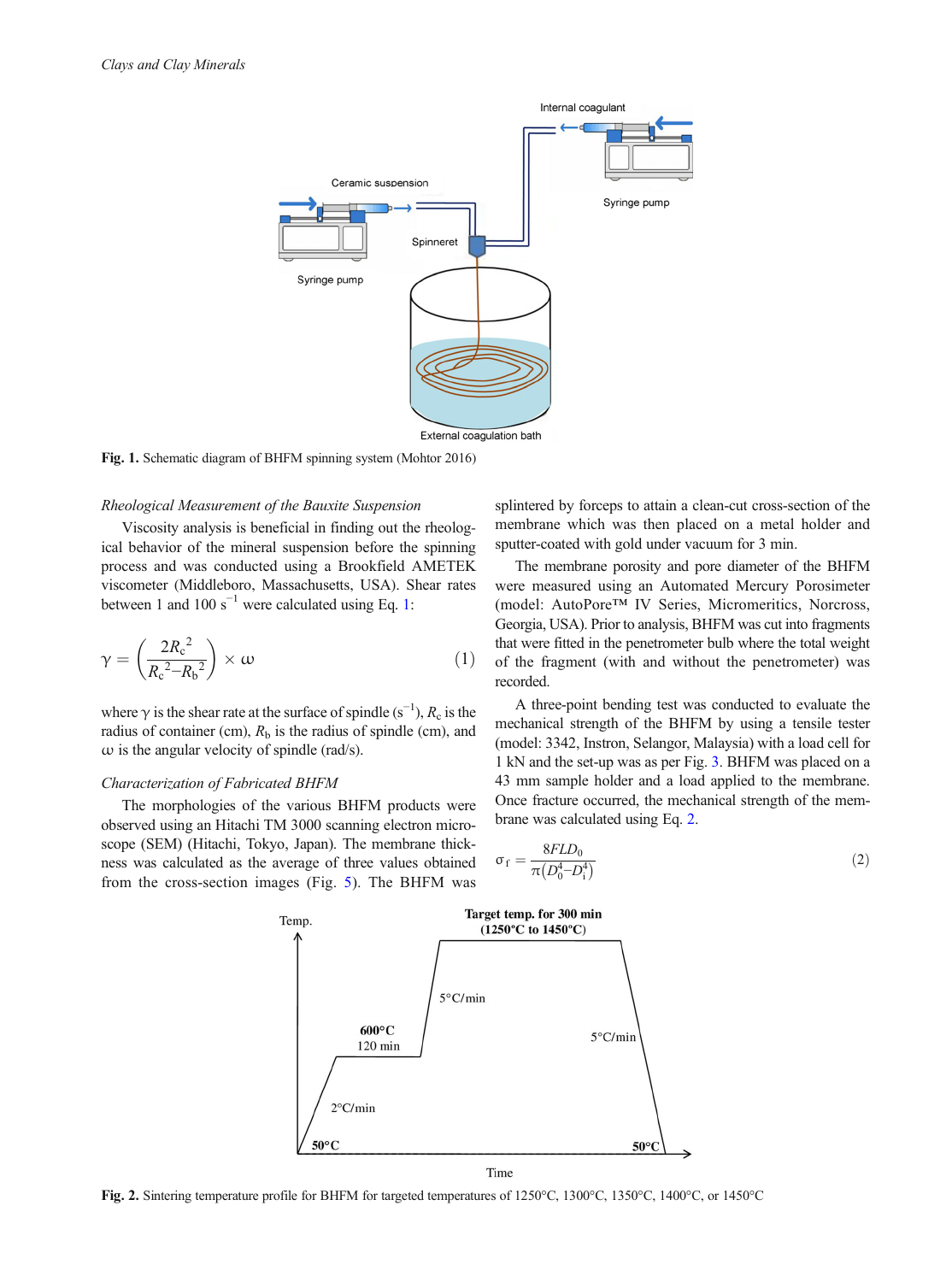<span id="page-3-0"></span>

Fig. 3. Schematic diagram of three-point (3P) bending-strength test

where  $\sigma_f$  is the mechanical strength of the membrane (MPa), F is the maximum load required at which the fracture occurred (N), L is the length of membrane (m),  $D_0$  is the outer diameter of the membrane (m), and  $D_i$  is the inner diameter of membrane (m). The average mechanical strength value was obtained after five measurements were taken.

The water permeability was determined on a  $\sim$ 3–4 cm length of the BHFM using an ultrafiltration device operating in the cross-flow mode at 25°C. The ultrafiltration device was designed and self-assembled using a local fabricator, A critical first step was to saturate the membrane with water at 1.5 bar and allow the reading to stabilize at that pressure (usually  $\sim$ 30 min); then, the pressure was increased to 3 bar and the reading was recorded. The water permability of the membrane was calculated using Eq. 3:

$$
L_{\rm p} = \frac{\Delta V}{A_{\rm m} \Delta_{\rm t} \Delta P} \tag{3}
$$

where  $L_p$  is the water permeation ( $L/m^2$ ·h·bar),  $\Delta V$  is the volume of water permeated through the membrane  $(L)$ ,  $A<sub>m</sub>$  is the effective membrane area  $(m^2)$ ,  $\Delta_t$  is the permeation time (h), and  $\Delta P$  is the transmembrane pressure (bar). The average water permeation was measured from three measurements taken for each membrane sample.

# Rejection Test on Colored Wastewater

A rejection performance test of the BHFM was carried out using Reactive Black 5 (RB5) with various weights as the synthetic contaminant to be removed. The concentration of RB5  $(M_2)$  was varied from 10 to 30 ppm by diluting a 100 ppm RB5 stock solution with tap water; the dilution factor was given by

$$
M_2 = \frac{M_1 V_1}{V_2} \tag{4}
$$

where  $M_1$  is the concentration in molarity (mol/L) of the concentrated solution,  $V_1$  is the volume of the concentrated solution,  $M_2$  is the concentration in molarity of the dilute solution (after more solvent has been added), and  $V_2$  is the volume of the dilute solution.

The rejection rate, defined as the fraction of dye removed from solution by the membrane, was calculated using Eq. 5:

$$
R(\%) = \left(1 - \frac{C_{\rm p}}{C_{\rm f}}\right) \times 100\tag{5}
$$

where R is the fraction of dye rejected (%),  $C_p$  is the concentration of dye in the permeate (mg/L), and  $C_f$  is the concentration of dye in the feed solution (mg/L).



Fig. 4. Rheological behavior of bauxite/NMP/PES/Arlacel suspension solutions prepared with varied bauxite loadings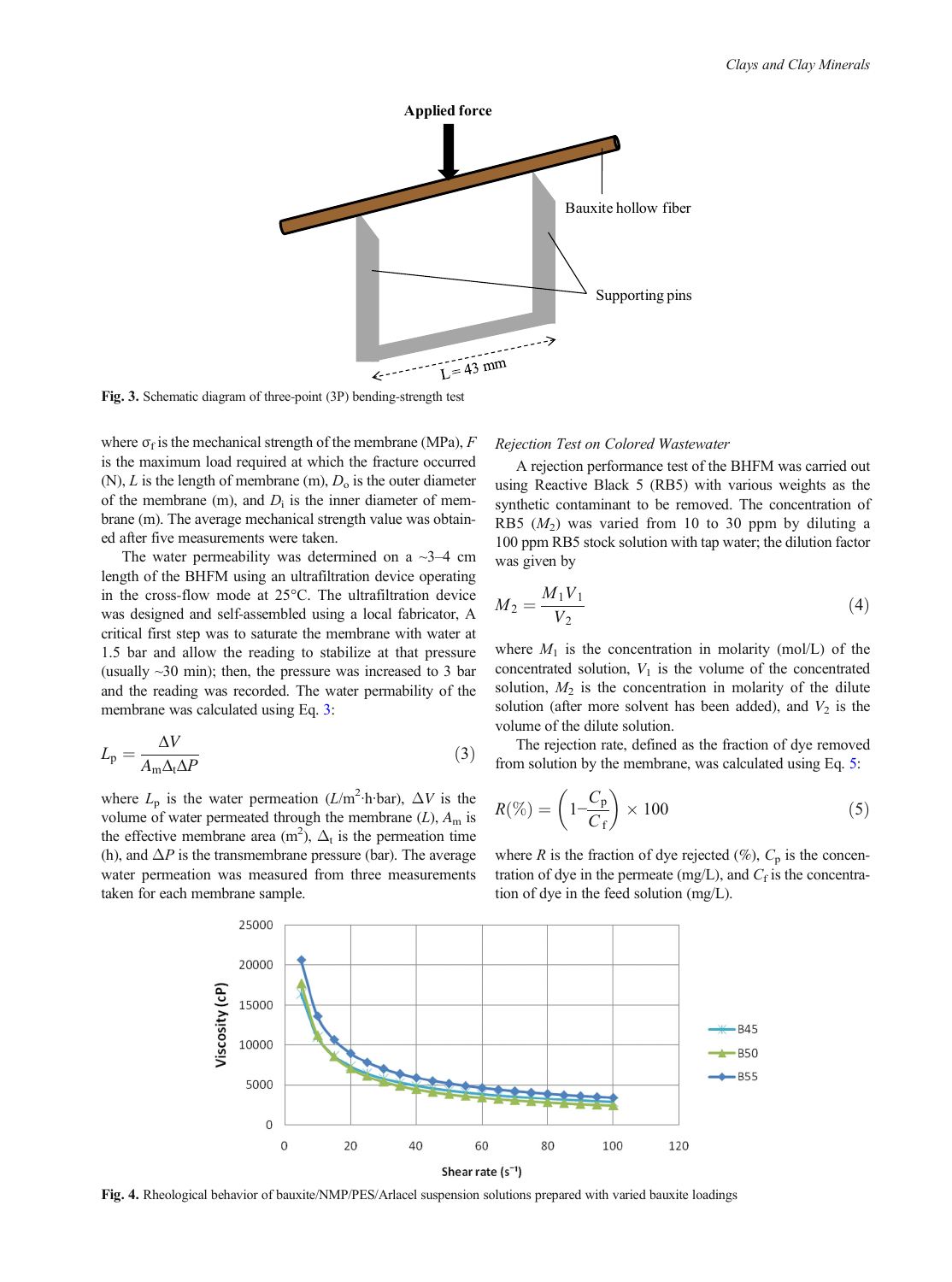# Sintering temperature (°C)

<span id="page-4-0"></span>

Fig. 5. Microscopic images of BHFM fabricated with various bauxite loadings and sintering temperatures. Scale bars: top row (1–4) – 100 μm; top row (5) and middle and bottom rows  $-300 \mu m$ 

The concentration of the remaining RB5 was determined by measuring the absorbance of colored dye before and after the rejection test using a UV-Vis spectrophotometer (Hach DR5000, Kuala Lumpur, Malaysia) at a wavelength of 597 nm.

#### RESULTS AND DISCUSSION

#### Rheological Properties of Bauxite Suspensions

High viscosity is the key property that determines whether the phase-inversion spinning process will produce a continuous hollow fiber from the bauxite precursor. Rheological mea-surements of 45, 50, and 55 wt.% bauxite loadings (Fig. [4\)](#page-3-0) revealed that 55 wt.% bauxite loading yielded the highest viscosity (7044 cP), and all loadings exhibited shear-thinning flow behavior. The 45 wt.% bauxite suspension had the smallest viscosity (5424 cP) and the viscosity at 50 wt.% was intermediate (5832 cP). According to Ren et al. [\(2018\)](#page-9-0), the increase in viscosity is due to a decrease in particle mobility. The present findings are in agreement with those of Setz et al.

[\(2012](#page-9-0)) who reported similar pseudo-plastic flow behavior of alumina powder.

# SEM Images

The fabricated BHFM products were analyzed by SEM to determine whether their pore morphologies met the desired structure, i.e. finger-like and sponge-like (Fig. 5). The configuration of 50 wt.% BHFM sintered at 1450°C yielded no finger-like pores, probably due to an inadequate viscosity which hindered development of viscous fingering during the external exchange of phase inversion. Therefore, only some macro voids were seen in the cross-section of the membrane and this finding is parallel to a previous study conducted by Liu and his team (Liu et al. [2003](#page-8-0)). In contrast, the outer and inner membrane surfaces at various loadings of BHFM (45–55 wt.%), which were sintered at the same temperature, showed identical pore structure with good interconnected pores and uniform pore dispersion without any obvious defects. With increasing sintering temperature, the particles grew in size which led to the decreased porosity.

| <b>Table 3.</b> Chemical composition (wt.%) of sintered bauxite |  |
|-----------------------------------------------------------------|--|
|-----------------------------------------------------------------|--|

|                            | Chemical composition $(wt, \%)$ |                                |                  |                  |          |      |  |
|----------------------------|---------------------------------|--------------------------------|------------------|------------------|----------|------|--|
|                            | $Al_2O_3$                       | Fe <sub>2</sub> O <sub>3</sub> | SiO <sub>2</sub> | TiO <sub>2</sub> | $P_2O_5$ | MnO  |  |
| Sintered BHFM (this study) | 60.60                           | 22.80                          | 11.20            | 7.21             | 0.32     | 0.20 |  |
| Cao et al. (2014)          | 63.53                           | 7.08                           | 10.41            | 2.97             | 0.22     | 0.11 |  |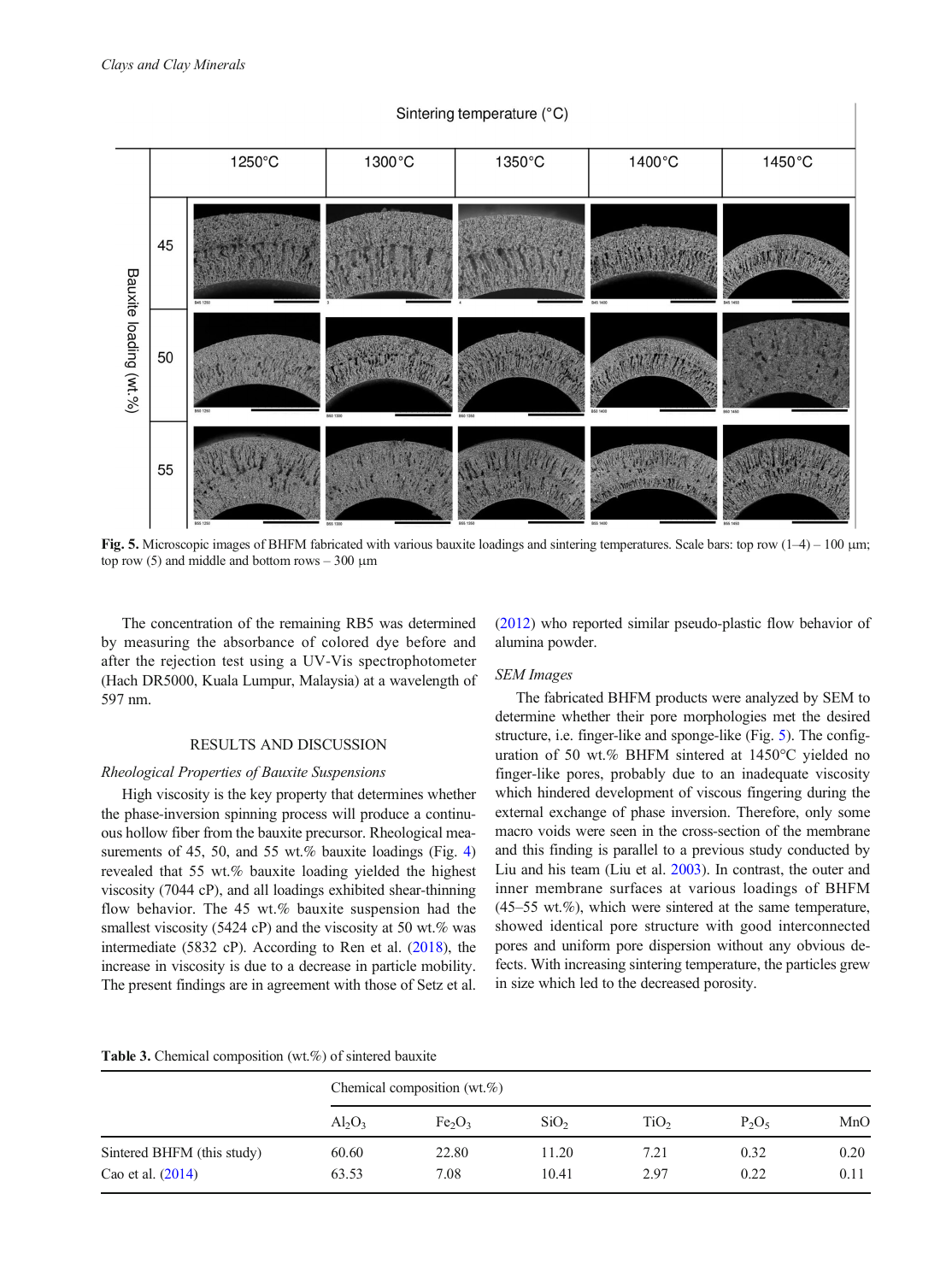<span id="page-5-0"></span>

Fig. 6. XRD pattern of a sintered BHFM (this study) and b sintered BHFM (Li et al., [2016\)](#page-8-0)

In general, however, the electron photomicrographs (Fig. [5\)](#page-4-0) revealed that the phase inversion process (Kingsbury et al. [2010](#page-8-0)) for membrane fabrication yielded high-quality BHFMs which displayed a uniform configuration and a smooth surface with no apparent cracks, cavities, or irregularities. This unique microstructure was attributed in part to the high suspension viscosity, as this property is essential to prevent the collapse and deformation of partially solidified hollow fibers. On top of that, the colors of the surface of sintered BHFM gradually turned from brownish to dark brown as the sintering temperature increased. The change in color is explained as being due to ferric oxides being incorporated into the lattices of other oxides or when new oxides are formed or phase changes occur at high temperature (Coey et al. [2013\)](#page-8-0).

X-ray fluorescence (XRF) (Axios-Advanced, PANalytical Corporation, Almelo, The Netherlands) and X-ray diffraction (XRD) (X'pert Pro α1, Philips, Amsterdam, The Netherlands) analyses revealed that corundum  $(Cm - Al<sub>2</sub>O<sub>3</sub>)$  is the main oxide (58.6%) in the bauxite used in this study (Table [3](#page-4-0) and Fig. 6, respectively), which is comparable to the bauxite used in a previous study by Cao et al. ([2014\)](#page-8-0). Other components were hematite (Hem,  $Fe<sub>2</sub>O<sub>3</sub>$ ) at 22.8%, quartz (Qz, SiO<sub>2</sub>) at 11.20 wt.%, and anatase (Ant, TiO<sub>2</sub>) at 7.08 wt.%. Most of the components found in the bauxite were similar though the values are different (in terms of wt.%) from values obtained from bauxites from China (Cao et al., [2014\)](#page-8-0), which indicates that the chemical composition varies depending on geographical origin.

The XRD also identified  $(Crn - Al<sub>2</sub>O<sub>3</sub>$ , hexagonal system, PDF#46-1212) as the major crystalline phase in sintered bauxite (Fig. 6). Mullite (Mul –  $3Al_2O_3$ •2SiO<sub>2</sub>, orthorhombic system, PDF#15-0776) was also formed as the sintering processes were conducted, forming by the reaction between corundum (Crn) resulting from the decomposition of diaspore (Dsp) and cristobalite (Crs) from kaolinite (Kln)



Fig. 7. Bulk density and apparent porosity of BHFM prepared using various sintering temperatures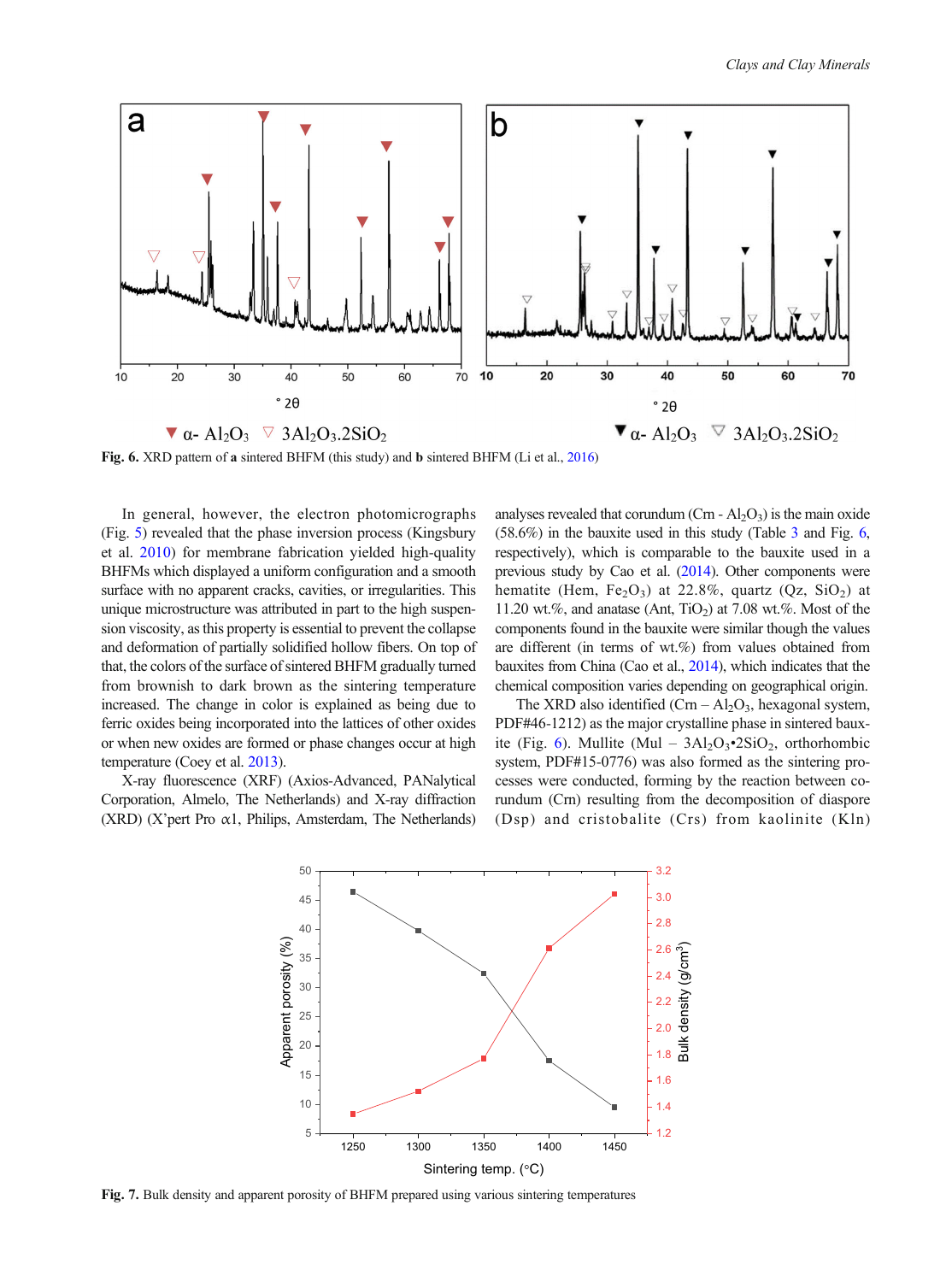<span id="page-6-0"></span>

Fig. 8. Pore-size distribution of BHFM sintered at 1250–1450°C

decomposition. This mullite (Mul), a well known classical ceramic material, possessed an excellent chemical and structural stability (Choo et al. [2019](#page-8-0)).

## Apparent Porosity, Bulk Density, and Pore-Size Distribution

A good porous membrane should possess great porosity and excellent mechanical strength. Unfortunately, both of these parameters have a trade-off trend relationship, in which a high mechanical strength membrane has low porosity and vice versa. Larger particles were firmly bridged by the irregular small particles forming the porous structure with good mechanical strength as the hollow-fiber membrane was sintered.

As sintering temperature increased, the bulk density increased and the porosity of the membrane decreased (Fig. [7](#page-5-0)) from 46.5% in the unsintered material to 9.5% after sintering at 1450°C. For porous ceramics used as separation media, the porosity is often in the range 30–50% (Sarkar and Kim [2015](#page-9-0)). The BHFM fabricated here at 1350°C and below followed this same pattern. Bulk density is inversely proportional to the porosity and the changes in both confirm that linear shrinkage of the membrane occurs as sintering temperature increases (Sharif et al. [2014\)](#page-9-0).

Any aqueous medium that uses porous ceramics operates mainly through the physical screening process; the separation efficiency and selectivity depend, therefore, on the porosity and pore size. The pore-size distribution of BHFM sintered at 1250°C, 1350°C, and 1450°C (Fig. 8) changed with the variation in sintering temperatures. Poresize distribution widened and consisted of several peaks, with two major peaks located at  $~1500$  pm and 5500 pm. At temperatures >1250°C, the average pore size decreased due to the sintering shrinkage of pores. The pore size of sintered BHFMs at 1250–1450°C are suitable for the ultrafiltration membrane in which the pore size must be



Fig. 9. Mechanical strength of 45, 50, and 55 wt.% BHFM sintered at various temperatures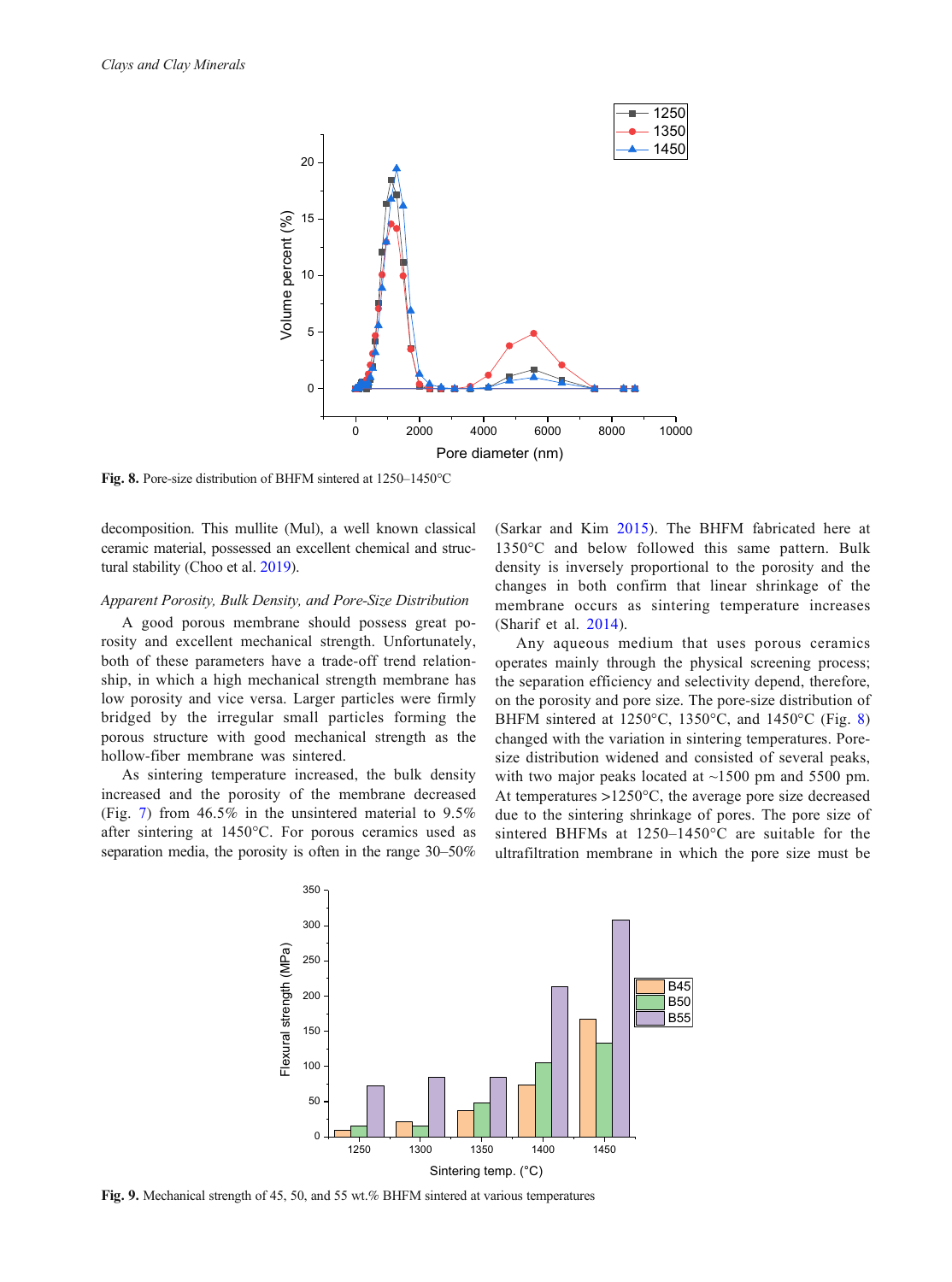

Fig. 10. Pure water flux of BHFM with various bauxite loadings sintered at 1250–1450°C

 $\sim$ 2–50 nm (equivalent to 2000–50,000 pm) (Jeon et al. [2016](#page-8-0)).

# Mechanical Strength: Effect of Bauxite Loading and Sintering Temperature

The mechanical strength of BHFMs increased as sintering temperature increased (Fig. [9](#page-6-0)). This was expected because increased temperature leads to a denser structure caused by a higher diffusion rate (Xiao et al. [2018](#page-9-0)), and agrees with the findings of Sharif et al. [\(2014\)](#page-9-0) and Dong et al. [\(2018\)](#page-8-0).

Increased bauxite loading also increased the mechanical strength of the sintered BHFMs, but all products exceeded the recommended flexural strength of 30 MPa (Silvestre et al. [2015](#page-9-0)) for porous ceramics as a separation medium. The pressure required to fracture the 1450°C-sintered membrane increased from 156.7 MPa for that loaded with 45 wt.% bauxite to 308.1 MPa for that loaded with 55 wt.% bauxite. In summary, BHFMs fabricated during this study have appropriate flexural strength for typical applications.

# Water Permeability: Effect of Bauxite Loading and Sintering Temperature

The permeability to water of the BHFMs sintered at temperatures of >1250°C was less than for those sintered at lower temperatures (Fig. 10). Water permeation was assumed to be inversely proportional to the mechanical strength of the membrane. The BHFM sintered at 1250°C yielded the highest water permeation. Interestingly, no water flux was observed in the 50 wt.% BHFM sintered at the highest temperature of 1450°C due to the densification of the membrane and poresize shrinkage even though it was quite porous to inhibit the water from flowing through them based on SEM image (based on previous Fig. [7](#page-5-0)). According to Dong et al. [\(2018\)](#page-8-0), an increase in sintering temperature might lead to sintering neck formation by diffusion between particles in the BHFM and this finding might be the best explanation for the aforementioned problem. As BHFM becomes denser, the water filtration flow rate slows due to the decrease in pore and water channels for the permeate to go through the membrane.

In terms of bauxite loading, pure water flux (PWF) of the BHFMs from various bauxite contents decreased from 287 L/m<sup>2</sup>h to 81.38 L/m<sup>2</sup>h, 304.2 L/m<sup>2</sup>h to10.0 L/m<sup>2</sup>h, and 288.64 L/m<sup>2</sup>h to 38.0 L/m<sup>2</sup>h with increasing bauxite content from 45 wt.%, 50 wt.%, and 55 wt.% respectively, at the highest and lowest sintering temperature. Increasing the bauxite content decreases the pore size of the fiber structure (Liu and Li [2003](#page-8-0)) and fingerlike voids in the BHFM structure contribute to the high water flux of BHFM (Lawrence and Jiang [2017\)](#page-8-0).

#### Performance Test of BHFM on RB5 Rejection

Fabricated BHFMs used in the present study rejected or removed up to 99% of the color from RB5-laced wastewater – 50 wt.% loading, 1450°C sintered, and 10 ppm RB5 in the feed solution (Fig. 11). The rejection percentage increased (Fig. 11) with increasing sintering temperature, starting from 57% at 1250°C. This is explained by the pore



Fig. 11. Rejection test on BHFM for 10 ppm RB5 synthetic wastewater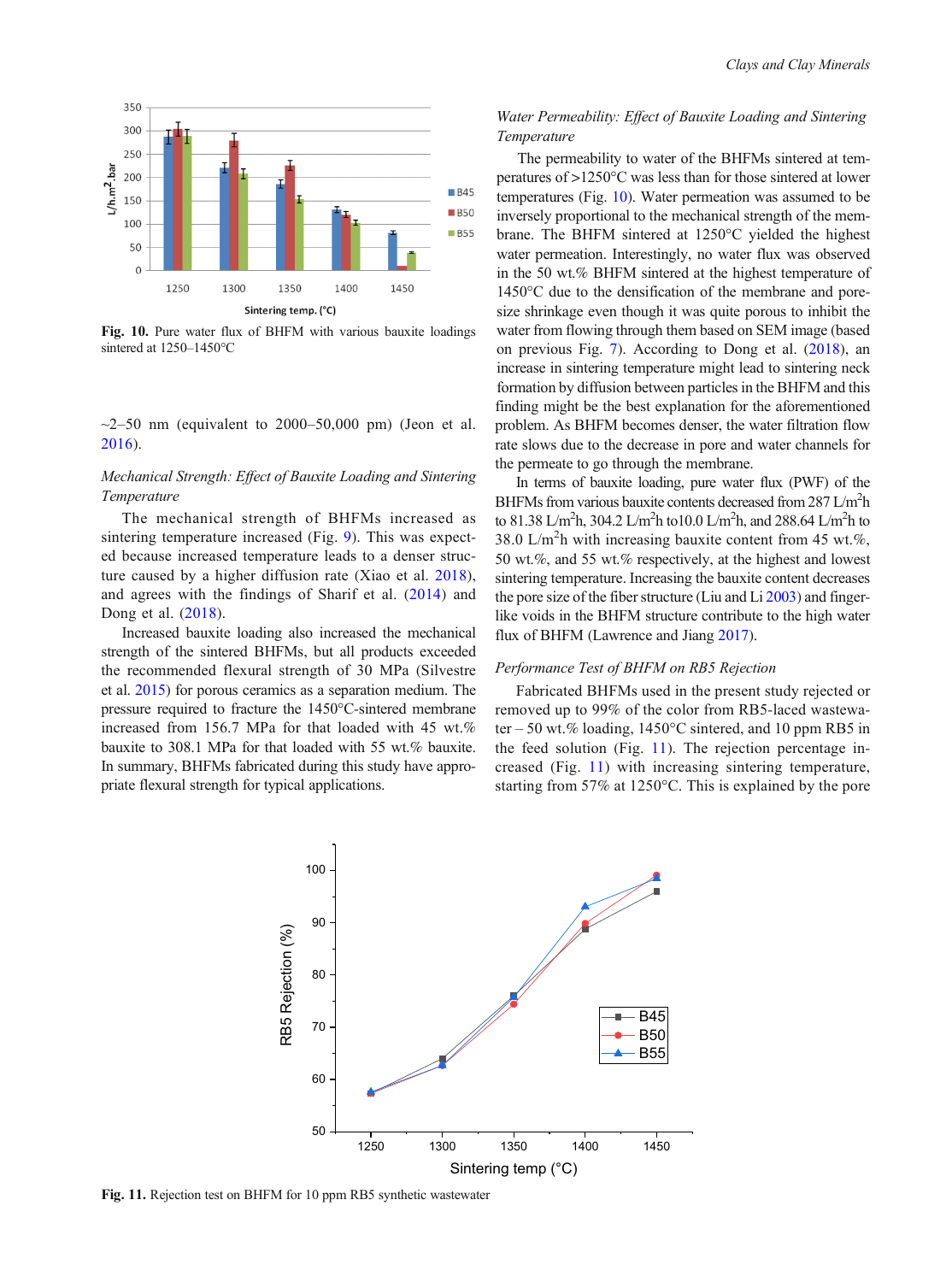<span id="page-8-0"></span>size and porosity being increasingly larger as the sintering temperature decreases, thus allowing more dye particles to pass through the fabricated membrane (Guillen et al. 2011). As the sintering temperature increased, densification increased and fewer dye particles were able to pass through the BHFM. Nevertheless, even though the removal percentage of RB5 was as low at 57%, this value is still suitable for practical standard applications as it is within the range of permissible effluent limits established by the Interim National Water Quality Standards for Malaysia. The low rejection rate of dye was detected as the lower sintering temperatures were applied to BHFM due to the distribution of larger pore size in the fabricated membrane (Rajput et al. [2016](#page-9-0)). The porosity of the BHFM also affected the rejection rate as more porous membranes allowed the dye particles to pass through. The bauxite loading did not have a significant influence on the removal of RB5.

#### **CONCLUSION**

In this study, asymmetric bauxite, hollow-fiber membranes (BHFM) were developed through phase inversion using raw bauxite powders as the starting material. The properties of the fabricated membranes, as affected by bauxite loading and sintering temperature, were measured. The main results are as follows:

- 1. Fabricated BHFMs, prepared by spinning in the phase inversion, possess a nearly uniform microstructure resulting from sufficient viscosity in the suspension.
- 2. BHFM sintered at temperatures ranging from 1250 to 1350°C satisfied the practical application requirements of a separation medium. Their porosities were within the range 30–50% and the flexural strength of all products was > 30 MPa.
- 3. BHFM exhibited a multi-peak, pore-size distribution with average pore sizes that qualified them to serve as ultrafiltration membranes or membrane supports.
- 4. The best sintering temperature was 1300 or 1350°C regardless of loading, as the water flux and mechanical strength under these sintering conditions were satisfactory.
- 5. Among all the membranes fabricated, BHFM sintered at 1300°C possessed optimal properties for all characterizations.

#### ACKNOWLEDGMENTS

The authors gratefully acknowledge financial support from the Ministry of Education Malaysia under the Higher Institution Centre of Excellence Scheme (Project Number: R.J090301.7809.4J430) and Universiti Teknologi Malaysia under the Transdisciplinary Research Grant (Project number: Q.J130000.3509.05G75), Malaysia Research University Network (MRUN) Grant (Project number: R.J130000.7809.4L867), and UTM Grant Award (Project number: R.J130000.7709.5M003). The authors thank Aras Kuasa Sdn Bhd for the research sample and the Advanced Research Technology Research Centre (AMTEC), Universiti Teknologi Malaysia for the technical support and services provided.

# FUNDING

Funding sources are as listed in the acknowledgments.

### Compliance with Ethical Statements

#### Conflict of Interest

The authors declare that they have no conflict of interest.

#### **REFERENCES**

- Ali, M.S., Ariff, A.H.M., Jaafar, C.N.A., Tahir, S.M., Mazlan, N., Maori, K.A., & Naser, H. (2017). Factors affecting the porosity and mechanical properties of porous ceramic composite materials. In: Reference Module in Materials Science and Material Engineering. Elsevier.
- Bauxite Index. (2020). [https://thebauxiteindex.com/en/cbix/industry-](https://thebauxiteindex.com/en/cbix/industry-101/bauxite-101/mineralogy/impurities)[101/bauxite-101/mineralogy/impurities](https://thebauxiteindex.com/en/cbix/industry-101/bauxite-101/mineralogy/impurities)
- Bhuiyan, M. A., Hoque, S. M., & Choudhury, S. (2010). Effects of sintering temperature on microstructure and magnetic properties of NiFe<sub>2</sub>O<sub>4</sub> prepared from nano size powder of NiO and Fe<sub>2</sub>O<sub>3</sub>. Journal of Bangladesh Academy of Science, 34, 189–195.
- Cao, J., Dong, X., Lia, L., Dong, Y., & Hampshire, S. (2014). Recycling of waste fly ash for production of porous mullite ceramic membrane supports with increased porosity. Journal of the European Ceramic Society, 34, 3181–3194.
- Choo, T. F., Salleh, M. A. M., Kok, K. Y., & Matori, K. A. (2019). A review on synthesis of mullite ceramics from industrial wastes. Recycling, 4(3), 39.
- Coey, J.M.D., Venkatesan, M., & Xu, H. (2013). Introduction to magnetic oxides. Pp. 1–49 in: Functional Metal Oxides: New Science and Novel Applications (S.B. Ogale, T.V. Venkatesan, and M.G. Blamire, editors). Wiley, New Jersey.
- Dong, L. L., Xiao, B., Liu, Y., Li, Y. L., Fu, Y. Q., Zhao, Y. Q., & Zhang, Y. S. (2018). Sintering effect on microstructural evolution and mechanical properties of spark plasma sintered Ti matrix composites reinforced by reduced grapheme oxides. Ceramics International. <https://doi.org/10.1016/j.ceramint.2018.06.252>.
- Ebbesen, S. D., Jensen, S. H., Hauch, A., & Mogensen, M. B. (2014). High temperature electrolysis in alkaline cells, solid proton conducting cells, and solid oxide cells. Chemical Review, 114, 10697–10734.
- Guillen, G. R., Pan, Y., Li, M., & Hoek, E. M. V. (2011). Preparation and characterization of membranes formed by nonsolvent induced phase separation: a review. Industrial and Engineering Chemistry Research, 50, 3798–3817.
- Jeon, S., Rajabzadeh, S., Okamura, R., Ishigami, T., Kato, S. H. N., & Matsuyama, H. (2016). The effect of membrane material and surface pore size on the fouling properties of submerged membranes. Water, 8, 602–606.
- Kingsbury, B. F. K., Wu, Z., & Li, K. (2010). A morphological study of ceramic hollow fiber membranes: a perspective on multifunctional catalytic membrane reactors. Catalysis Today, 156, 306–315.
- Lawrence, R. & Jiang, Y. (2017). Porosity, pore size distribution, micro-structure. Pp. 39–71 in: Bio-aggregates Based Building Materials (S. Amziane and F. Collet, editors). RILEM State-ofthe-Art-Reports; Vol. 23. Springer International Publishing, The Netherlands. [https://doi.org/10.1007/978-94-024-1031-0\\_2](https://doi.org/10.1007/978-94-024-1031-0_2)
- Li, L. L., Chen, M. L., & Dong, Y. C. (2016). A low-cost aluminamullite composite hollow fiber ceramic membrane fabricated via phase inversion and sintering method. Journal European Ceramic Society. [https://doi.org/10.1016/j.jeurceramsoc.2016.02.020.](https://doi.org/10.1016/j.jeurceramsoc.2016.02.020)
- Liu, S., & Li, K. (2003). Preparation  $TiO<sub>2</sub>/Al<sub>2</sub>O<sub>3</sub>$  composite hollow fiber membranes. Journal of Membrane Science, 218, 269–277.
- Liu, S., Li, K., & Hughes, R. (2003). Preparation of porous aluminium oxide  $(Al<sub>2</sub>O<sub>3</sub>)$  hollow fiber membranes by a combined phase-